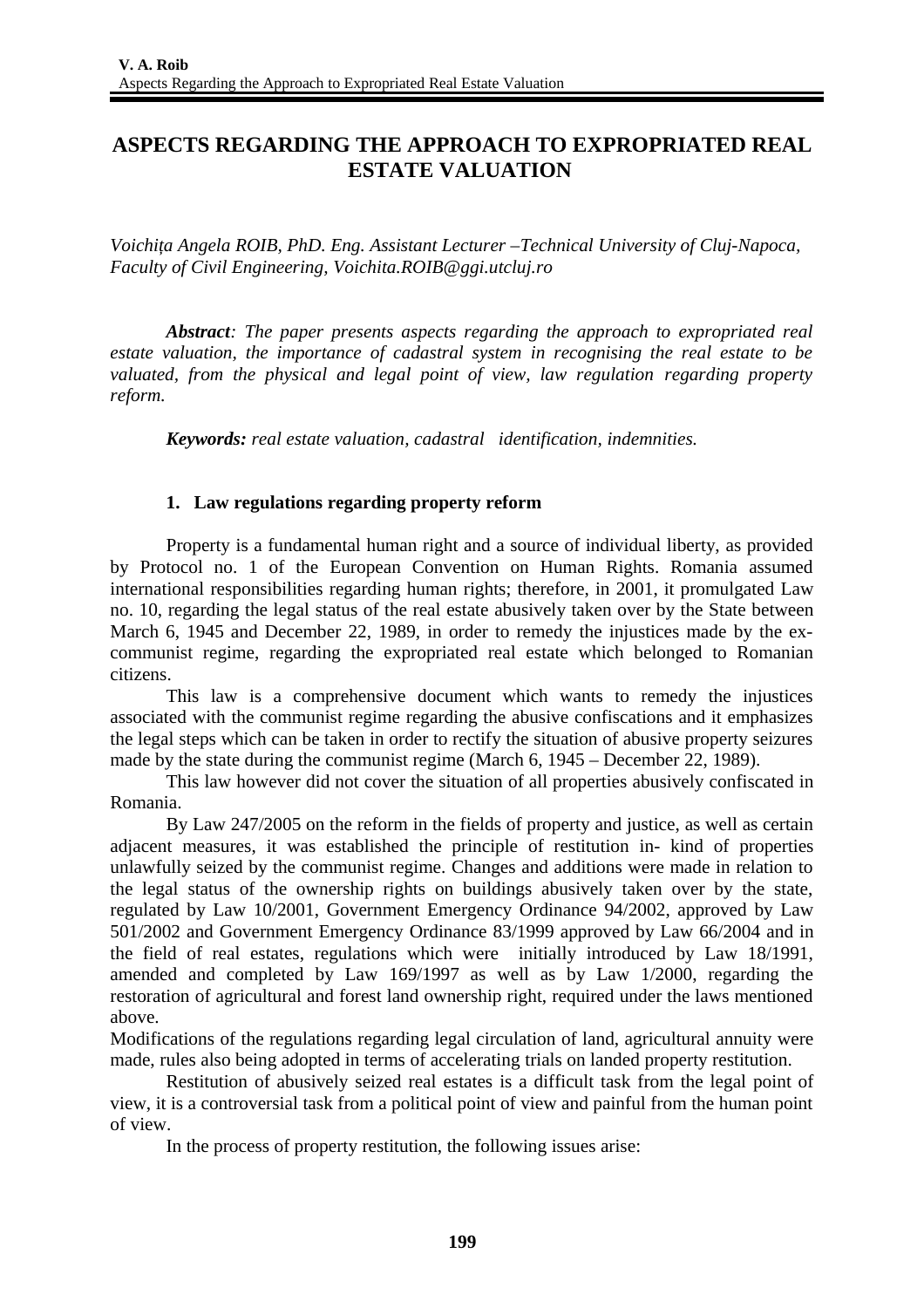- respecting the conflicting interests of the parties, not only of those who lost their property but also of those who acquired them in good faith;
- complying with the constitutional provisions on property rights and with those on guaranteeing equality between those whose property has been recognized and who were compensated;
- many goods no longer exist in their materiality as they were demolished;
- the economic issues relating to the state's resources available in order to grant monetary compensations.

Law 247/2005 established some measures to ensure a full reparation of the abuses committed by the communist regime, such as the application of the principle of prevalence of in-kind restitution and, if this is no longer possible due to objective reasons, to provide just and fair compensation, established by the market value of the claimed real estate.

#### 2. **Approaches to valuating expropriated real estate to establish indemnities**

Law 247/2005, which represents the framework law in establishing and paying indemnities related to real estates abusively seized, provides for fair and equitable compensations determined by certified appraisers, who are remunerated from the budget of the National Authority for Property Restitution, while the evaluation of real estate which cannot be restituted in-kind will be performed in accordance with the International Valuation Standards (IVS). Certified appraisers are designated by the Compensation Committee, for the elaboration of the valuation report regarding the amount of indemnities.

In the process of evaluating expropriated property, the ways of establishing the value of lands and buildings which cannot be restituted in – kind to entitled persons, are regulated by the provisions of Law 10/2001, as follows:

-the value corresponding to the buildings which were abusively seized and demolished, of expropriated and demolished buildings is determined on the basis of their market value on the day of the notification settlement, established according to the IVS depending on the amount of information available to the appraiser – the value of lands, of undemolished buildings abusively taken over, of expropriated buildings and the corresponding lands, which cannot be restituted in-kind, is determined on the basis of their market value on the day of the notification settlement, established according to the IVS.

-if the real estate was alienated, in compliance with the provisions of Law 112/1995 which regulates the legal status of some real estates which have the destination of living areas, owned by state, with further modifications, the entitled person has the right to reparatory measures by the equivalent of the corresponding market value of the entire building, established according to the IVS.

Considering the above, the assessor will perform the specialty procedure, complying with the IVS.

The ownership right is estimated according to the IVS. The appraisal of this right is very important given that the property was alienated and does not belong to its former owner. The analysis of the ownership right is performed considering that this property belongs to the person entitled to the compensation. There is a difference between real estate and real estate rights because it refers to the rights, interests and benefits involved by owing a real estate.

The selection of the evaluation methods is based on the assessor's capacity to establish which information he can obtain, to search and analyze it so that he can express an opinion on value.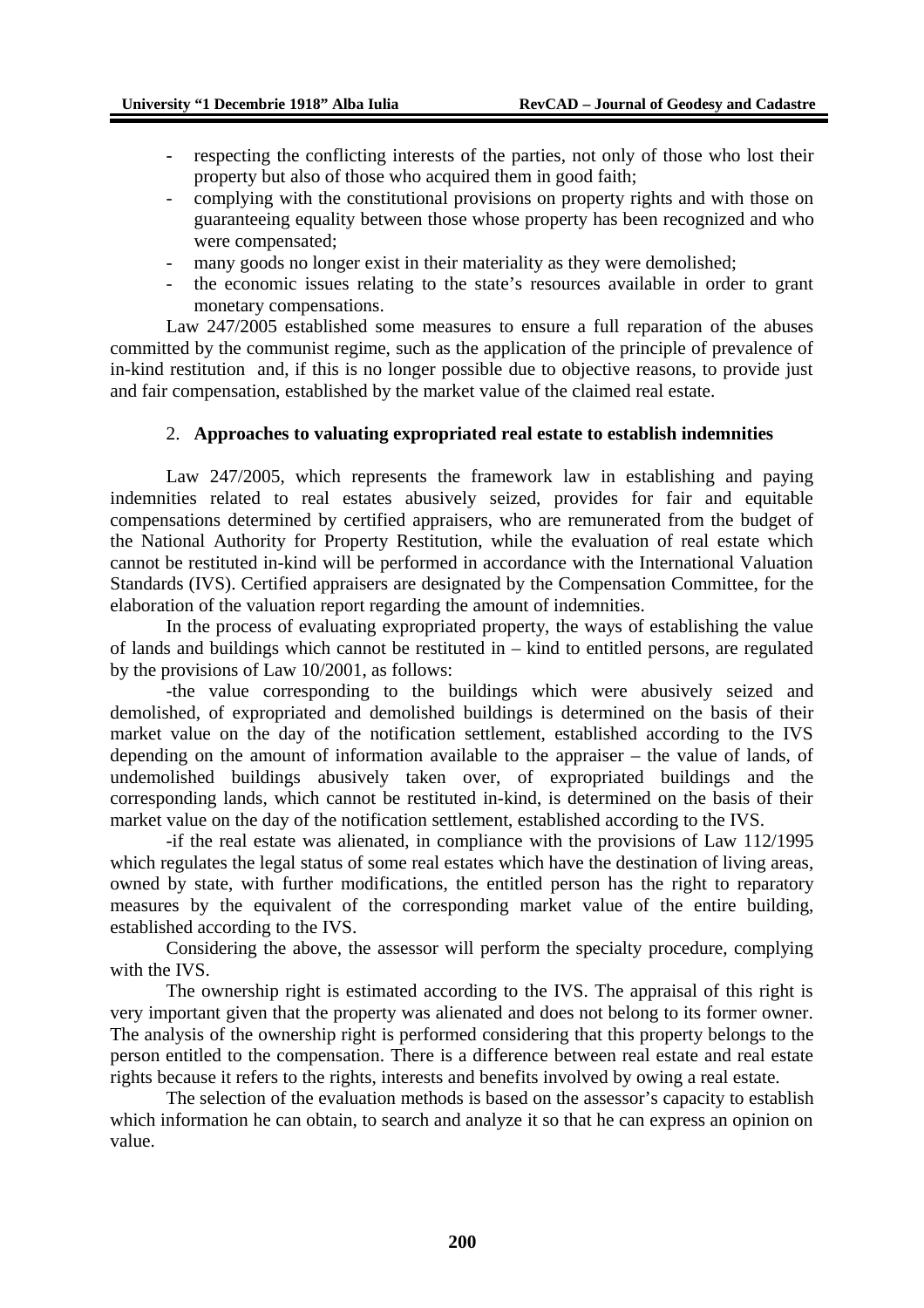Each approach is based on the substitution principle, which states that, whenever more similar goods or services are available, the one with the lowest price will have the largest request and the most widespread distribution.

The approaches used to estimate the market value for providing compensation are: sales comparison, income capitalization and costs.

When information is available, the sales comparison approach is the most direct and systematic approach for value estimation. When there is not sufficient information, the applicability of the sales comparison approach can be limited.

The income capitalization approach is important, especially for properties which are bought and sold on the basis of their capacity and characteristics of generating gains, and also in the situation when there's market evidence for supporting the various elements incorporated in the analysis.

The cost approach establishes the value by estimating the land acquisition costs and the building costs of a new property, with the same utility, or by adapting an old property to the same use, without costs related to the time of construction/adaptation.

Land valuation is one of the most complicated missions. The following recognized methods of evaluation are being applied regarding land evaluation for establishing compensations: sales comparison technique, parceling and development technique, repartition (allocation), extraction, residual land technique, ground rent capitalization (rent).

Prices are influenced by many factors, therefore there are no formulas which can be applied and lead to an adequate market value. The value is affected by supply and demand, the economic utilization of the emplacement determining the value on a certain market. Best use analysis is of major importance.

# 2.1. **Importance of cadastral****identification**

According to GN1- Real Estate Valuation, in the process of evaluation, property identification represents a mandatory step. The appraiser's mission in this stage is to consult the cadastral documents and the land register extracts of the property and to perform on  $-$  site inspection in order to identify it according to documents. On this occasion the cadastral identification of the real estate is done, the ownership right is established together with its characteristics and physical condition. The cadastral documents and the cadastral register contain quantitative, qualitative and legal information regarding property, deriving from the three functions of the cadastre:

-technical, which refers to the determination of the position, shape and size of land surfaces and buildings;

-economical, by which one determines the quality class of lands and buildings are mapped depending on the building materials, on the physical state and endowment.

-legal, by which one identifies and records the name of the owner of the real estate;

This stage is very useful and represents the base of the valuation process. Without knowing the cadastral documents, essential for the recognition of the property to be evaluated, from the physical and legal point of view, the valuation process is extremely difficult.

# **3. Difficulties of the appraiser's mission which can arise during the valuation process**

In the process of property restoration, there are many difficulties:

-insufficient supportive documents, which can demonstrate the ownership right or the proof of the abusive seizure in the period of reference of the law;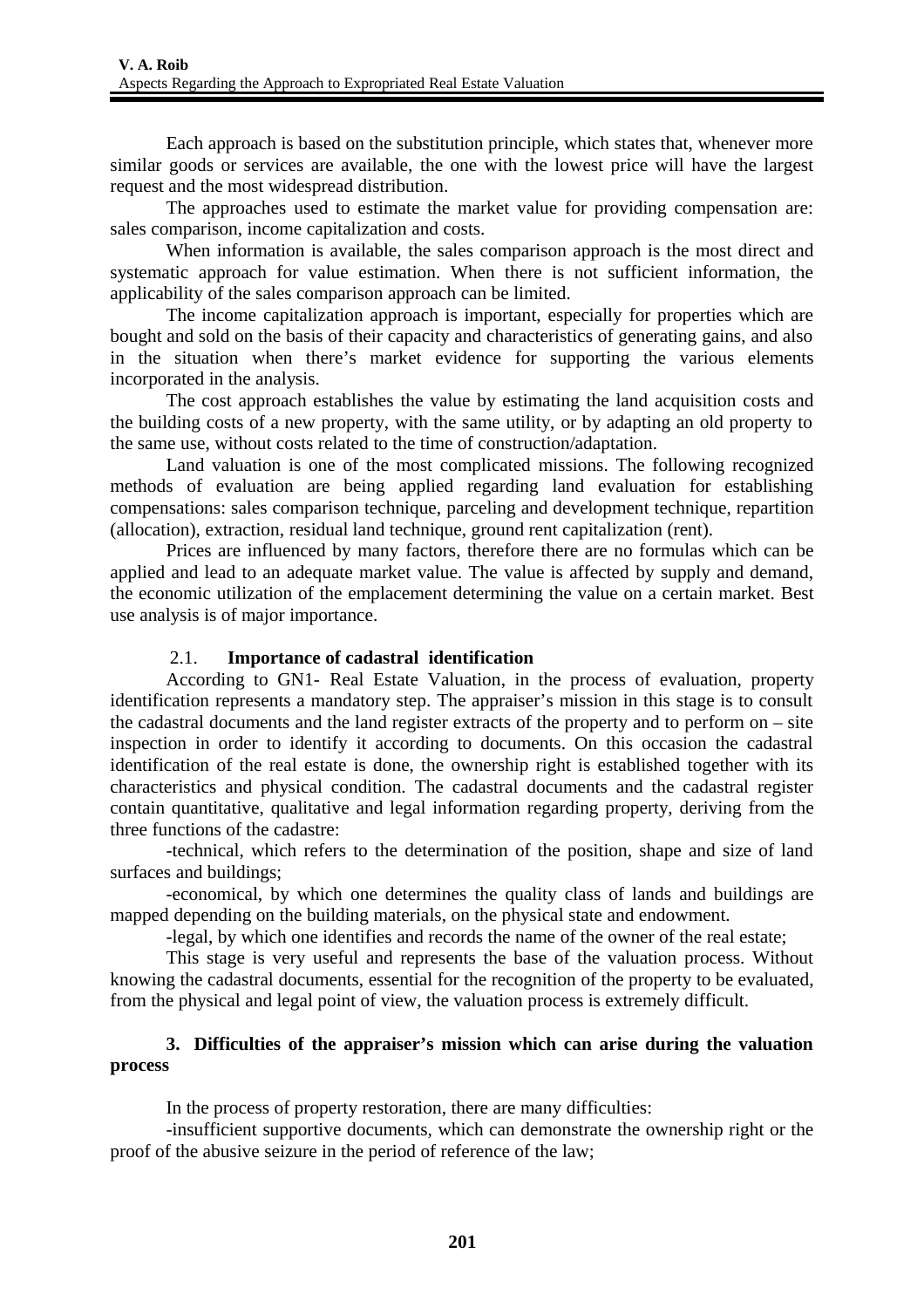-failure by the owners of the requested buildings to disclose all the required information which is necessary in solving the retrocession requests, i.e. data regarding the present legal status of buildings, the transformations which they suffered over time, sketches, plans;

-the elevated degree of complexity of the situation of some buildings which, after being seized by the state, suffered various changes, additions or reconstructions; in these cases the applicant is required to perform some technical surveys to establish the state's contribution in the case of these buildings;

Considering the above, the appraiser's task regarding the determination of the market value of buildings for compensation purposes is particularly difficult; he can face numerous problems, such as:

-site identification;

-legal aspects: the lack of cadastral surveys, town planning in course of elaboration, incomplete cadastral registers, which do not correspond to the real situation, the lack of authenticated statements or incomplete declarations regarding the existing situation at the time of takeover, often justified because of the long period of time elapsed from the date of expropriation;

-the lack of Annexes to the expropriation decrees, incomplete or illegible annexes;

-the lack of technical data, regarding the characteristics of the expropriated real estate: effective floor areas, built surfaces, joint tenancy share, the surface of the corresponding built terrain, and also the surfaces of the corresponding yards and gardens;

-the lack of the property sheet, with the description of the expropriated buildings, their structure, finishing, existing utilities, the age of the buildings, the technical condition of buildings, annexes located on the property (garages, warehouses), fencing;

-the lack of site plans, building plans, making very difficult the reconstitution of the on-site situation;

-aspects regarding the ownership right (situations when the person entitled to receive compensations deceased, and the inheritance procedures did not take place);

-the lack of documents which justify the granting and payment of compensations at the moment of expropriation;

-due to the lack of land delimitation, the classification of land within the urban areas is difficult;

-the evaluation of land, given that the ownership right on location development belongs to other owners;

-changing the initial destination of buildings;

-land location in areas with a great percentage of built surfaces, where the number of transactions with free lands is very small.

### **4. Conclusions**

Because ownership is a fundamental human right and a source of individual freedom, this process has to be accomplished and carried out with competence and by applying correctly all the acknowledged methods which are necessary for performing a credible assessment in accordance with the IVS, regardless of the difficulties recognized by everyone who is involved in the evaluation process for granting compensations.

# **5. References**